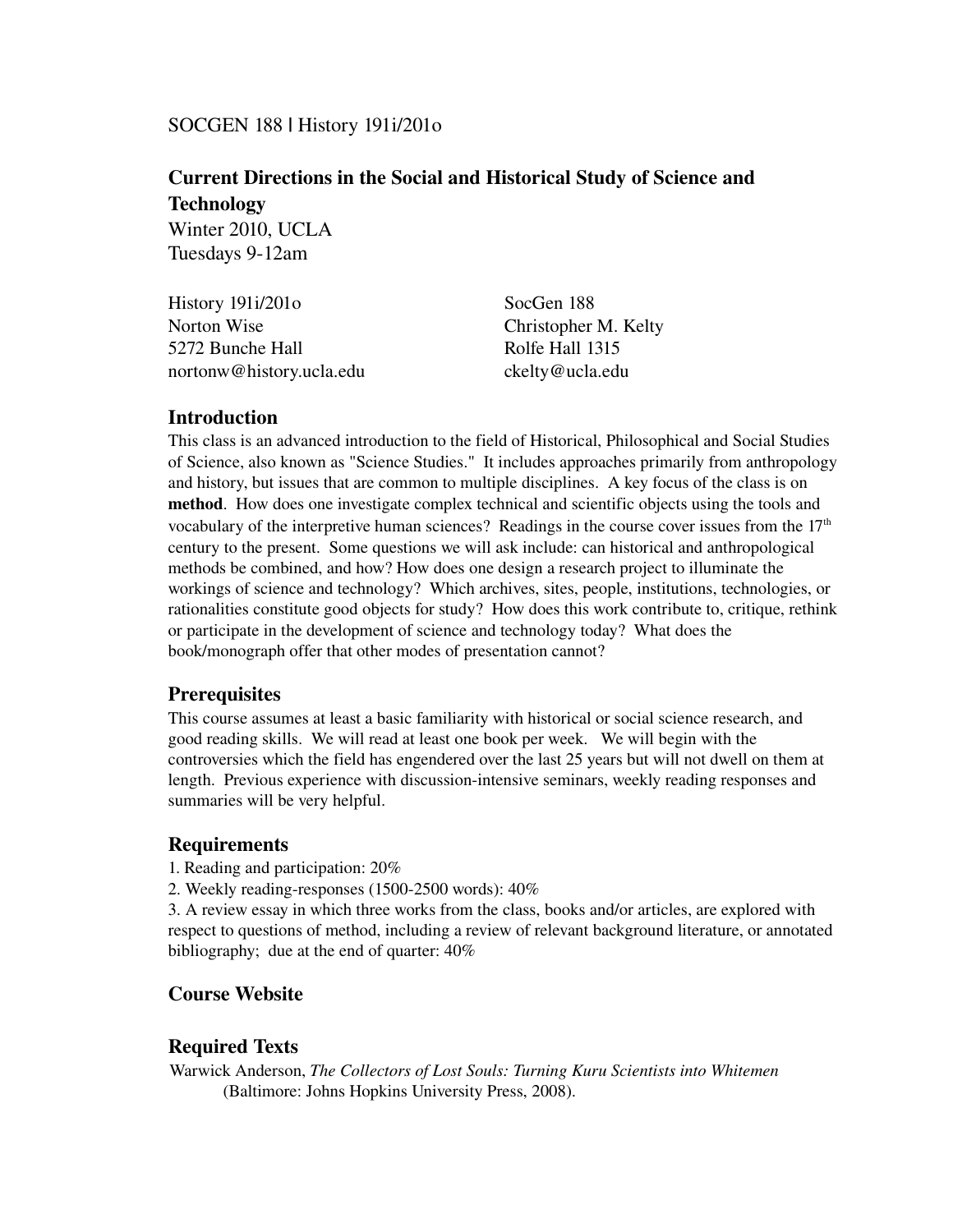- Mario Biagioli, *Galileo's Instruments of Credit: Telescopes, Images, Secrecy* (University Of Chicago Press, 2007).
- Deborah R. Coen, *Vienna in the age of uncertainty* (University of Chicago Press, 2007).
- Susan Greenhalgh, *Just One Child: Science and Policy in Deng's China*, 1st ed. (University of California Press, 2008).
- Deborah E Harkness, *The Jewel House: Elizabethan London and the Scientific Revolution* (New Haven: Yale University Press, 2007).
- Matthew L. Jones, *The Good Life in the Scientific Revolution: Descartes, Pascal, Leibniz, and the Cultivation of Virtue* (University Of Chicago Press, 2006).
- Christopher M. Kelty, *Two Bits: The Cultural Significance of Free Software* (Duke University Press, 2008).
- Robert E Kohler, *Lords of the Fly: Drosophila Genetics and the Experimental Life* (Chicago: University of Chicago Press, 1994).
- Hannah Landecker, *Culturing Life: How Cells Became Technologies* (Harvard University Press, 2007).
- Alex Preda, *Framing Finance: The Boundaries of Markets and Modern Capitalism* (Chicago: University of Chicago Press, 2009).'
- Steven Shapin, *The Scientific Life: A Moral History of a Late Modern Vocation* (University Of Chicago Press, 2008).

Sergio Sismondo, *An Introduction to Science and Technology Studies* (Wiley-Blackwell, 2003).

Detailed Schedule

#### *5 January.* Introduction—*Readings To Be Completed Before The First Class Meeting*

Sergio Sismondo, *An Introduction to Science and Technology Studies* (Wiley-Blackwell, 2003).

Each student will present on one chapter during class. Pick from: paradigm and normal scinece (2), mertonian norms (3), strong programme (5), social construction  $(6)$ , actor-network theory  $(7)$ , tacit knowledge and experimenter's regress (8), controversies (10), ethnomethodology, formal rules (12), situated knowledges (13), expertise (16)

#### *12 January.* Histories of the Present?

Hannah Landecker, *Culturing Life: How Cells Became Technologies* (Harvard University Press, 2007).

#### *19 January.* Ethnographic Histories?

Deborah E Harkness, *The Jewel House: Elizabethan London and the Scientific Revolution* (New Haven: Yale University Press, 2007).

Matthew L. Jones, *The Good Life in the Scientific Revolution: Descartes, Pascal, Leibniz, and the Cultivation of Virtue* (University Of Chicago Press, 2006). Introduction

Comaroff, Ethnography and the Historical Imagination.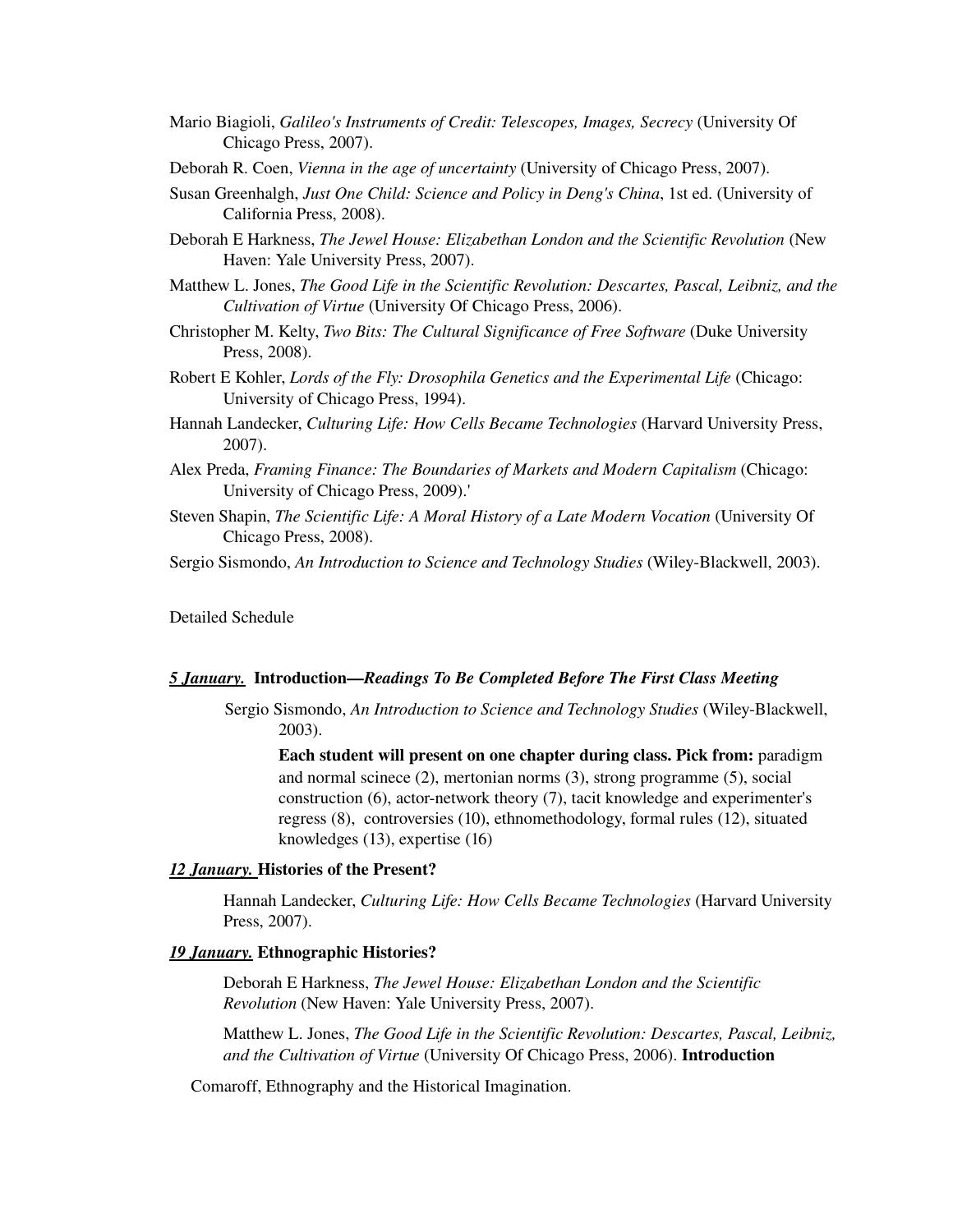### *26 January.* Mathematics, Practice, Virtue and Technology in the 17th Century (*Kelty Absent*)

Mario Biagioli, *Galileo's Instruments of Credit: Telescopes, Images, Secrecy* (University Of Chicago Press, 2007).

Matthew L. Jones, *The Good Life in the Scientific Revolution: Descartes, Pascal, Leibniz, and the Cultivation of Virtue* (University Of Chicago Press, 2006). Chapter on Descartes.

### *2 February.* Technoscientific Communities, for instance Flies and Geeks

Robert E Kohler, *Lords of the Fly: Drosophila Genetics and the Experimental Life* (Chicago: University of Chicago Press, 1994). Christopher M. Kelty, *Two Bits: The Cultural Significance of Free Software* (Duke University Press, 2008). Chapters 1,3, 6 and 7.

#### *9 February.* Uncertainty. For instance, about the Weather

Deborah R. Coen, *Vienna in the age of uncertainty* (University of Chicago Press, 2007).

#### *16 February.* Science as a Vocation in the 19th and 20th centuries

Steven Shapin, *The Scientific Life: A Moral History of a Late Modern Vocation* (University Of Chicago Press, 2008).

Paul Rabinow, *Making PCR: A Story of Biotechnology* (University Of Chicago Press, 1997).Selections.

Max Weber et al., *The Vocation Lectures: Science As a Vocation, Politics As a Vocation* (Hackett Publishing Company, 2004).

#### *23 February.* Unlikely Connections. Such as Missiles and Babies

Susan Greenhalgh, *Just One Child: Science and Policy in Deng's China*, 1st ed. (University of California Press, 2008).

#### *2 March.* STS and the Last Crisis. Finance as object.

Alex Preda, *Framing Finance: The Boundaries of Markets and Modern Capitalism* (Chicago: University of Chicago Press, 2009).

#### *9 March.* Post-Disciplinary, Post-Colonial, Post-STS?.

Warwick Anderson, *The Collectors of Lost Souls: Turning Kuru Scientists into Whitemen* (Baltimore: Johns Hopkins University Press, 2008).

Lorraine Daston, "Science Studies and the History of Science," *Critical Inquiry* 35, no. 4 (January 1, 2009): 798-813.

Michael M. J. Fischer, "Four Genealogies For a Recombinant Anthropology of Science and Technology," *Cultural Anthropology* 22, no. 4 (2007): 539-615.

### Selected Background and Additional Readings

Barry Barnes, Interests and the Growth of Knowledge, 1977.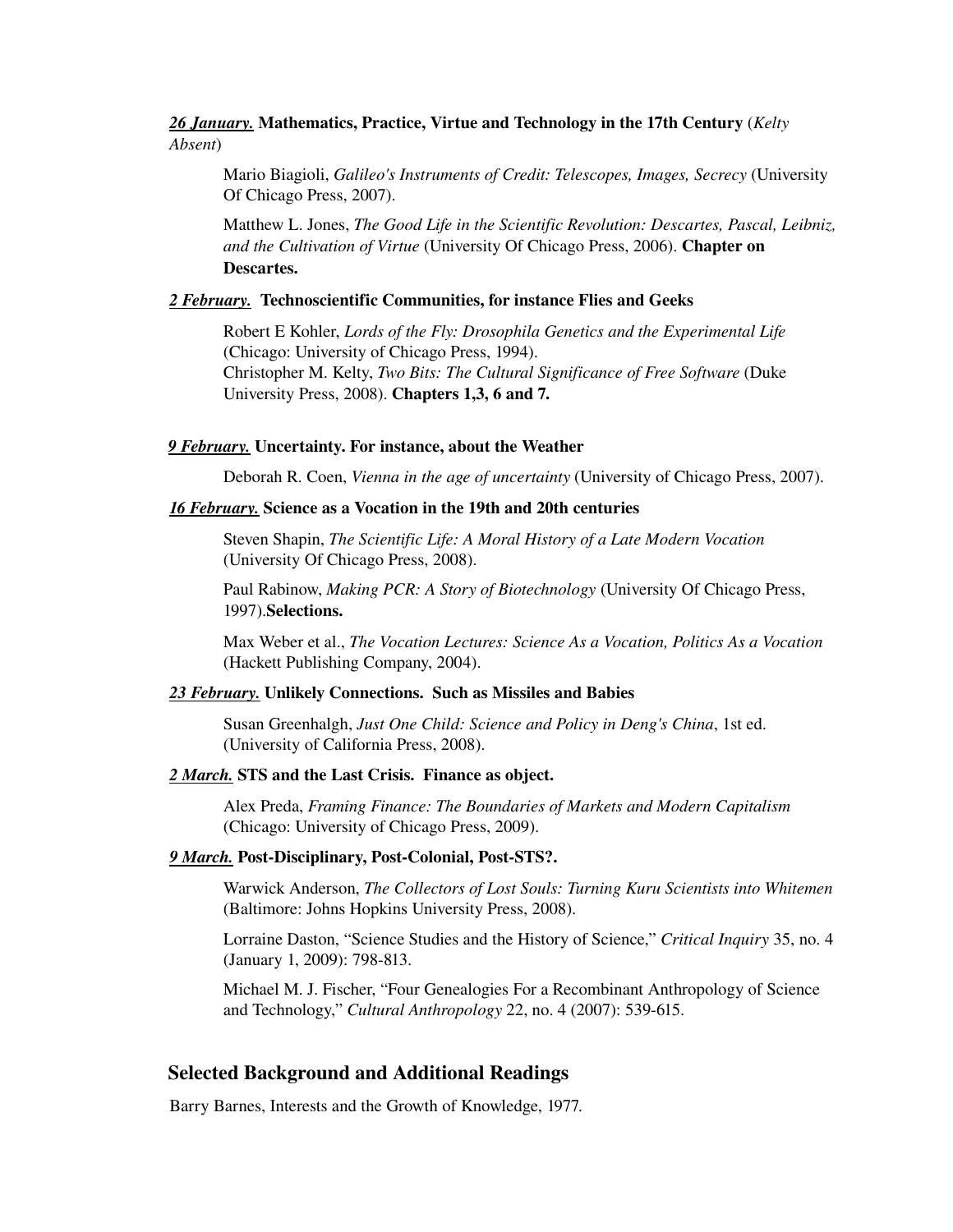Barry Barnes, David Bloor, and John Henry, Scientific Knowledge, 1996.

Ulrich Beck, Risk Society: Towards a New Modernity, 1st ed. (Sage Publications Ltd, 1992).

- Mario Biagioli, Galileo, Courtier: The Practice of Science in the Culture of Absolutism (University Of Chicago Press, 1994).
- Mario Biagioli, The Science Studies Reader, 1st ed. (Routledge, 1999).

Wiebe E. Bijker, Of Bicycles, Bakelites, and Bulbs: Toward a Theory of Sociotechnical Change (The MIT Press, 1997).

Wiebe Bijker, Thomas P. Hughes, and Trevor Pinch, The Social Construction of Technological Systems: New Directions in the Sociology and History of Technology (The MIT Press, 1989).

David Bloor, Knowledge and Social Imagery, 1991.

- Geoffrey C. Bowker and Susan Leigh Star, Sorting Things Out: Classification and Its Consequences (The MIT Press, 2000).
- Michel Callon, The Laws of the Markets (Blackwell Publishers, 1998).
- Karin Knorr Cetina, Epistemic Cultures: How the Sciences Make Knowledge (Harvard University Press, 1999).
- H. M. Collins, "The TEA Set: Tacit Knowledge and Scientific Networks," Science Studies 4, no. 2 (April 1974): 165-185.
- Harry Collins and Robert Evans, Rethinking Expertise, 1st ed. (University Of Chicago Press, 2007).
- Harry M. Collins and Trevor Pinch, The Golem: What You Should Know about Science, 2nd ed. (Cambridge University Press, 1998).
- Ruth Schwartz Cowan, More Work For Mother: The Ironies Of Household Technology From The Open Hearth To The Microwave (Basic Books, 1985).
- Angela N. H. Creager, Norton Wise, and Elizabeth Lunbeck, eds., Science without Laws: Model Systems, Cases, Exemplary Narratives (Duke University Press, 2007).
- William Cronon, Nature's Metropolis: Chicago and the Great West (W. W. Norton & Company, 1992).
- Lorraine Daston, "The Moral Economy of Science," Osiris 10, 2nd Series (1995): 324.
- Lorraine Daston and Peter Galison, "The Image of Objectivity," Representations, no. 40 (Autumn 1992): 81-128.
- Lorraine Daston and Katharine Park, Wonders and the Order of Nature, 1150-1750, 1st ed. (Zone Books, 2001).
- Peter Dear, Revolutionizing the Sciences: European Knowledge and Its Ambitions, 1500-1700 (Princeton University Press, 2001).
- Joseph Dumit, Picturing Personhood: Brain Scans and Biomedical Identity (Princeton University Press, 2003).
- Paul N. Edwards, The Closed World: Computers and the Politics of Discourse in Cold War America (The MIT Press, 1997).
- Steven Epstein, Impure Science: AIDS, Activism, and the Politics of Knowledge (University of California Press, 1996).
- Paul Feyerabend, Against Method, 3rd ed. (Verso, 1993).
- Ludwik Fleck, Genesis and Development of a Scientific Fact (University Of Chicago Press, 1981).
- Kim Fortun, Advocacy After Bhopal, 2001.
- Sarah Franklin, Dolly Mixtures: The Remaking of Genealogy (Duke University Press, 2007).
- Peter Louis Galison, Image and Logic: A Material Culture of Microphysics (University Of Chicago Press, 1997).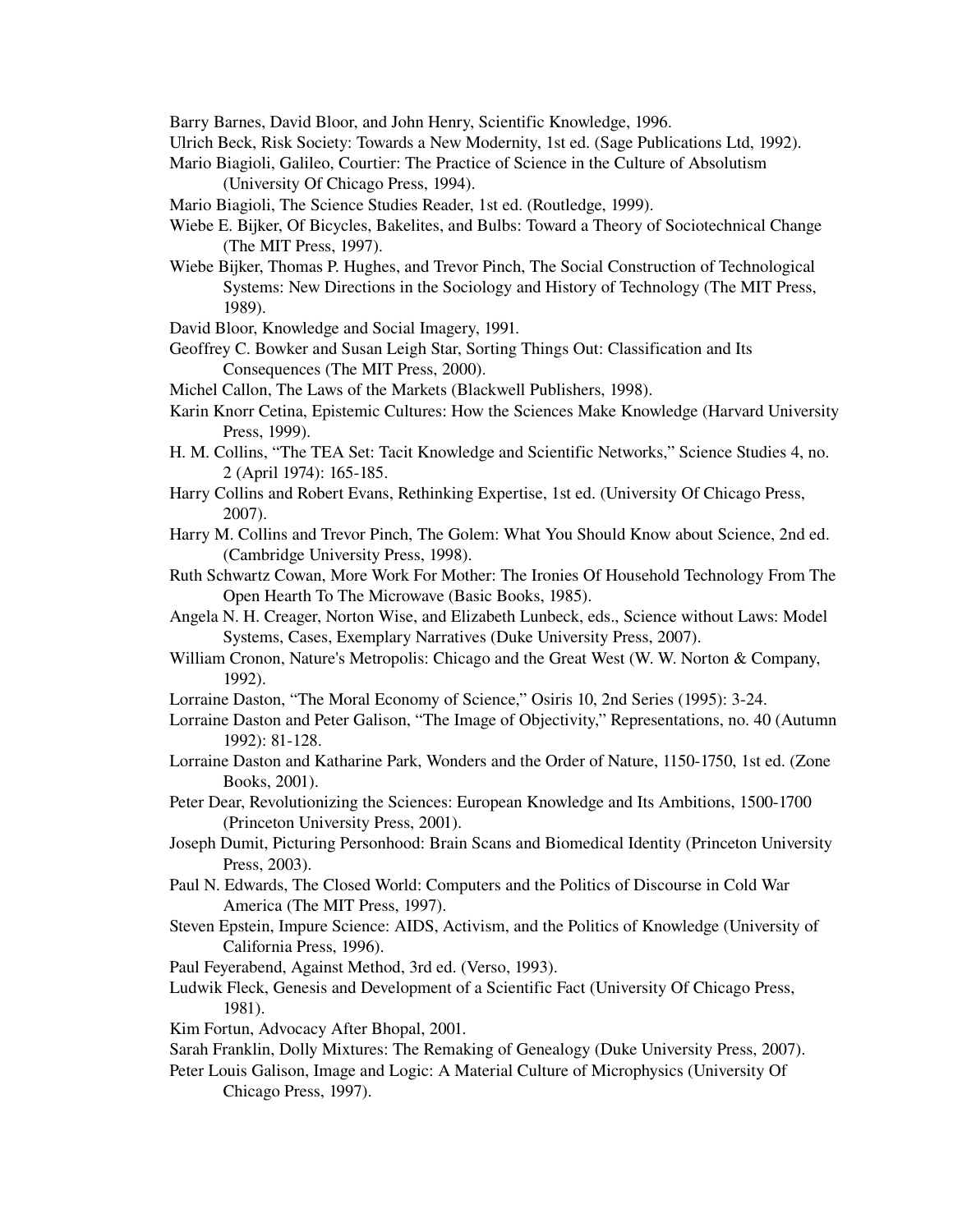- Slava Gerovitch, From Newspeak to Cyberspeak: A History of Soviet Cybernetics (The MIT Press, 2004).
- Thomas F. Gieryn, Cultural Boundaries of Science, 1999.
- Hugh Gusterson, Nuclear Rites: A Weapons Laboratory at the End of the Cold War (University of California Press, 1998).
- Edward J. Hackett et al., The Handbook of Science and Technology Studies, Third Edition, 3rd ed. (The MIT Press, 2007).
- Ian Hacking, Representing and Intervening: Introductory Topics in the Philosophy of Natural Science (Cambridge University Press, 1983).
- Ian Hacking, The Taming of Chance, 1st ed. (Cambridge University Press, 1990).
- Ian Hacking, Historical Ontology (Harvard University Press, 2004).
- Donna Haraway, "Situated Knowledges: The Science Question in Feminism and the Privilege of Partial Perspective," Feminist Studies 14, no. 3 (Autumn 1988): 575-599.
- Donna J Haraway, Primate Visions: Gender, Race, and Nature in the World of Modern Science, 1st ed. (Routledge, 1990).
- D. J Haraway, "A Cyborg Manifesto: Science, Technology and Social-Feminism in the late Twentieth Century," Simians, cyborgs, women: The reinvention of nature (1991):  $149 - 181.$
- Cori Hayden, When Nature Goes Public: The Making and Unmaking of Bioprospecting in Mexico (Princeton University Press, 2003).
- Nick Hopwood, Models: The Third Dimension of Science, 1st ed. (Stanford University Press, 2004).
- David Hounshell, From the American System to Mass Production, 1800-1932: The Development of Manufacturing Technology in the United States (The Johns Hopkins University Press, 1985).
- Thomas Parke Hughes, Networks of Power: Electrification in Western Society, 1880-1930 (The Johns Hopkins University Press, 1993).
- Alan Irwin and Brian Wynne, Misunderstanding Science, 1996.
- Sheila Jasanoff et al., Handbook of Science and Technology Studies, Revised. (Sage Publications, Inc, 2001).
- Adrian Johns, The Nature of the Book: Print and Knowledge in the Making, 1st ed. (University Of Chicago Press, 2000).
- David Kaiser, Drawing Theories Apart: The Dispersion of Feynman Diagrams in Postwar Physics, 1st ed. (University Of Chicago Press, 2005).
- Lily Kay, Who Wrote the Book of Life?: A History of the Genetic Code, 1st ed. (Stanford University Press, 2000).
- Philip Kitcher, Science, Truth, and Democracy (Oxford University Press, USA, 2003).
- Thomas S. Kuhn, The Structure of Scientific Revolutions, 3rd ed. (University Of Chicago Press, 1962).
- Imre Lakatos, The Methodology of Scientific Research Programmes: Volume 1: Philosophical Papers (Cambridge University Press, 1980).
- Bruno Latour, Science in Action: How to Follow Scientists and Engineers through Society (Harvard University Press, 1988).
- Bruno Latour, The Pasteurization of France (Harvard University Press, 2005).
- Bruno Latour and Steve Woolgar, Laboratory Life (Princeton University Press, 1986).

John Law, After Method: Mess in Social Science Research, 1st ed. (Routledge, 2004).

Michael Lynch, Scientific Practice and Ordinary Action: Ethnomethodology and Social Studies of Science (Cambridge University Press, 1997).